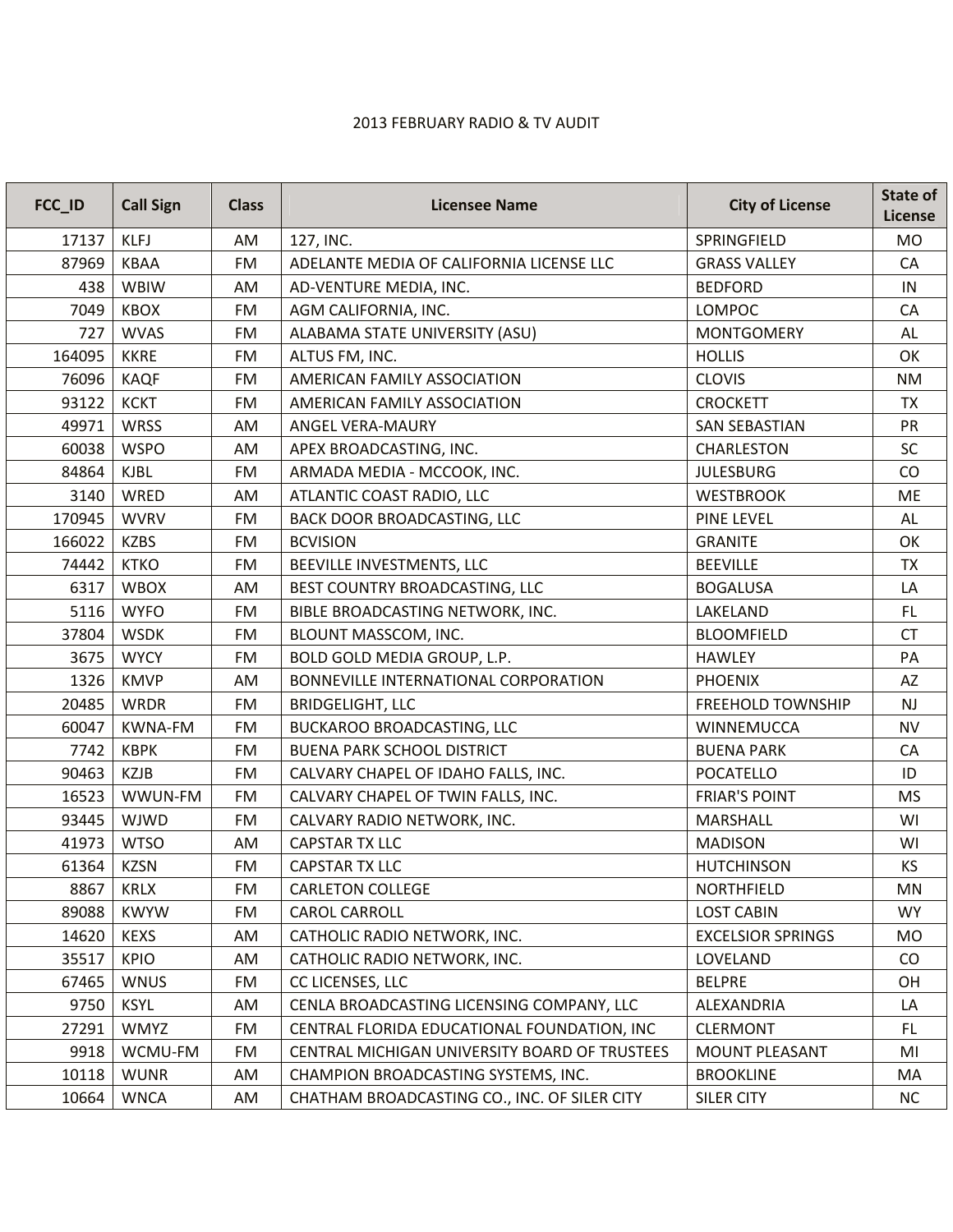| 28864  | <b>KCNM</b> | AM        | CHOICE BROADCASTING COMPANY, LLC              | SAIPAN                  | <b>MP</b> |
|--------|-------------|-----------|-----------------------------------------------|-------------------------|-----------|
| 6126   | <b>WGUC</b> | <b>FM</b> | CINCINNATI PUBLIC RADIO, INC.                 | <b>CINCINNATI</b>       | OH        |
| 73273  | <b>WMMS</b> | FM        | CITICASTERS LICENSES, INC.                    | <b>CLEVELAND</b>        | OH        |
| 55755  | <b>WCKT</b> | FM        | CLEAR CHANNEL BROADCASTING LICENSES, INC.     | <b>LEHIGH ACRES</b>     | FL.       |
| 15326  | <b>WKSB</b> | FM        | CLEAR CHANNEL BROADCASTING LICENSES, INC.     | <b>WILLIAMSPORT</b>     | PA        |
| 17200  | <b>KTFG</b> | FM        | COMMUNITY BROADCASTING, INC.                  | <b>SIOUX RAPIDS</b>     | IA        |
| 175208 | <b>KENC</b> | FM        | COMMUNITY RADIO FOR NORTHERN COLORADO         | <b>ESTES PARK</b>       | CO        |
| 13619  | WEDW-FM     | <b>FM</b> | CONNECTICUT PUBLIC BROADCASTING, INC          | <b>STAMFORD</b>         | <b>CT</b> |
| 164309 | <b>KNLX</b> | FM        | COWAN BROADCASTING LLC                        | PRINEVILLE              | OR        |
| 40746  | KHTE-FM     | <b>FM</b> | CRAIN MEDIA GROUP, LLC                        | <b>ENGLAND</b>          | AR        |
| 69780  | <b>WOSH</b> | AM        | <b>CUMULUS LICENSING LLC</b>                  | <b>OSHKOSH</b>          | WI        |
| 47117  | <b>WQKL</b> | FM        | <b>CUMULUS LICENSING LLC</b>                  | <b>ANN ARBOR</b>        | MI        |
| 13666  | KBEA-FM     | FM        | <b>CUMULUS LICENSING LLC</b>                  | <b>MUSCATINE</b>        | IA        |
| 18717  | <b>WSPR</b> | AM        | DAVIDSON MEDIA STATION WSPR LICENSEE, LLC     | SPRINGFIELD             | MA        |
| 16297  | <b>KACQ</b> | FM        | DEBRA L. WITCHER                              | <b>LOMETA</b>           | <b>TX</b> |
| 87127  | <b>WZEZ</b> | FM        | DELMARVA EDUCATIONAL ASSOCIATION              | <b>GOOCHLAND</b>        | VA        |
| 16583  | WBBC-FM     | FM        | DENBAR COMMUNICATIONS, INC.                   | <b>BLACKSTONE</b>       | VA        |
| 88665  | <b>KSVL</b> | FM        | <b>DONEGAL ENTERPRISES</b>                    | <b>SMITH</b>            | <b>NV</b> |
| 94212  | KLLU        | AM        | EDUCATIONAL MEDIA FOUNDATION                  | <b>GALLUP</b>           | <b>NM</b> |
| 176832 | <b>WKYV</b> | FM        | EDUCATIONAL MEDIA FOUNDATION                  | <b>COLONIAL HEIGHTS</b> | VA        |
| 122216 | <b>KBLV</b> | FM        | EDUCATIONAL MEDIA FOUNDATION                  | <b>TEHACHAPI</b>        | CA        |
| 85971  | KLUW        | FM        | EDUCATIONAL MEDIA FOUNDATION                  | <b>EAST WENATCHEE</b>   | <b>WA</b> |
| 70259  | <b>WCMC</b> | AM        | EQUITY COMMUNICATIONS, L.P.                   | <b>WILDWOOD</b>         | <b>NJ</b> |
| 14656  | <b>KLAR</b> | AM        | FAITH AND POWER COMMUNICATIONS, INC.          | LAREDO                  | TX        |
| 20989  | <b>WBFR</b> | FM        | <b>FAMILY STATIONS, INC.</b>                  | <b>BIRMINGHAM</b>       | AL        |
| 72788  | <b>WBZQ</b> | AM        | FIFTY SEVEN MEDIA LLC                         | <b>HUNTINGTON</b>       | IN        |
| 67696  | <b>WOWQ</b> | FM        | FIRST MEDIA RADIO, LLC                        | DU BOIS                 | PA        |
| 67247  | <b>WIVG</b> | FM        | FLINN BROADCASTING CORPORATION                | <b>TUNICA</b>           | <b>MS</b> |
| 5213   | <b>KXHT</b> | FM        | FLINN BROADCASTING CORPORATION                | <b>MARION</b>           | AR        |
| 21817  | <b>WMGJ</b> | AM        | FLOYD L. DONALD BROADCASTING CO. INC          | <b>GADSDEN</b>          | AL        |
| 22058  | <b>WNJC</b> | AM        | FORSYTHE BROADCASTING, LLC                    | <b>VINELAND</b>         | <b>NJ</b> |
| 22126  | <b>WDAY</b> | AM        | FORUM COMMUNICATIONS COMPANY                  | <b>FARGO</b>            | ND        |
| 22308  | WBEN-FM     | FM        | <b>GREATER PHILADELPHIA RADIO, INC.</b>       | PHILADELPHIA            | PA        |
|        |             |           | GUARANTY BROADCASTING COMPANY OF BATON ROUGE, |                         |           |
| 36160  | <b>KYPY</b> | FM        | LLC                                           | DONALDSONVILLE          | LA        |
| 26470  | <b>WCSM</b> | AM        | HAYCO BROADCASTING, INC.                      | <b>CELINA</b>           | 0H        |
| 48846  | <b>WCQM</b> | FM        | HEARTLAND COMM. LICENSE, LLC                  | <b>PARK FALLS</b>       | WI        |
| 52522  | <b>WVOL</b> | AM        | HEIDELBERG BROADCASTING, LLC                  | <b>BERRY HILL</b>       | TN        |
| 51417  | WYND-FM     | FM        | HENGOOCH LICENSE, LLC                         | <b>HATTERAS</b>         | <b>NC</b> |
| 29515  | <b>WECR</b> | AM        | HIGH COUNTRY ADVENTURES, LLC                  | NEWLAND                 | <b>NC</b> |
| 175935 | KJND-FM     | FM        | HI-LINE RADIO FELLOWSHIP, INC.                | <b>WILLISTON</b>        | <b>ND</b> |
| 27476  | <b>WHHB</b> | FM        | <b>HOLLISTON HIGH SCHOOL</b>                  | <b>HOLLISTON</b>        | MA        |
| 71277  | <b>WMYK</b> | FM        | HOOSIER AM/FM, LLC                            | PERU                    | IN        |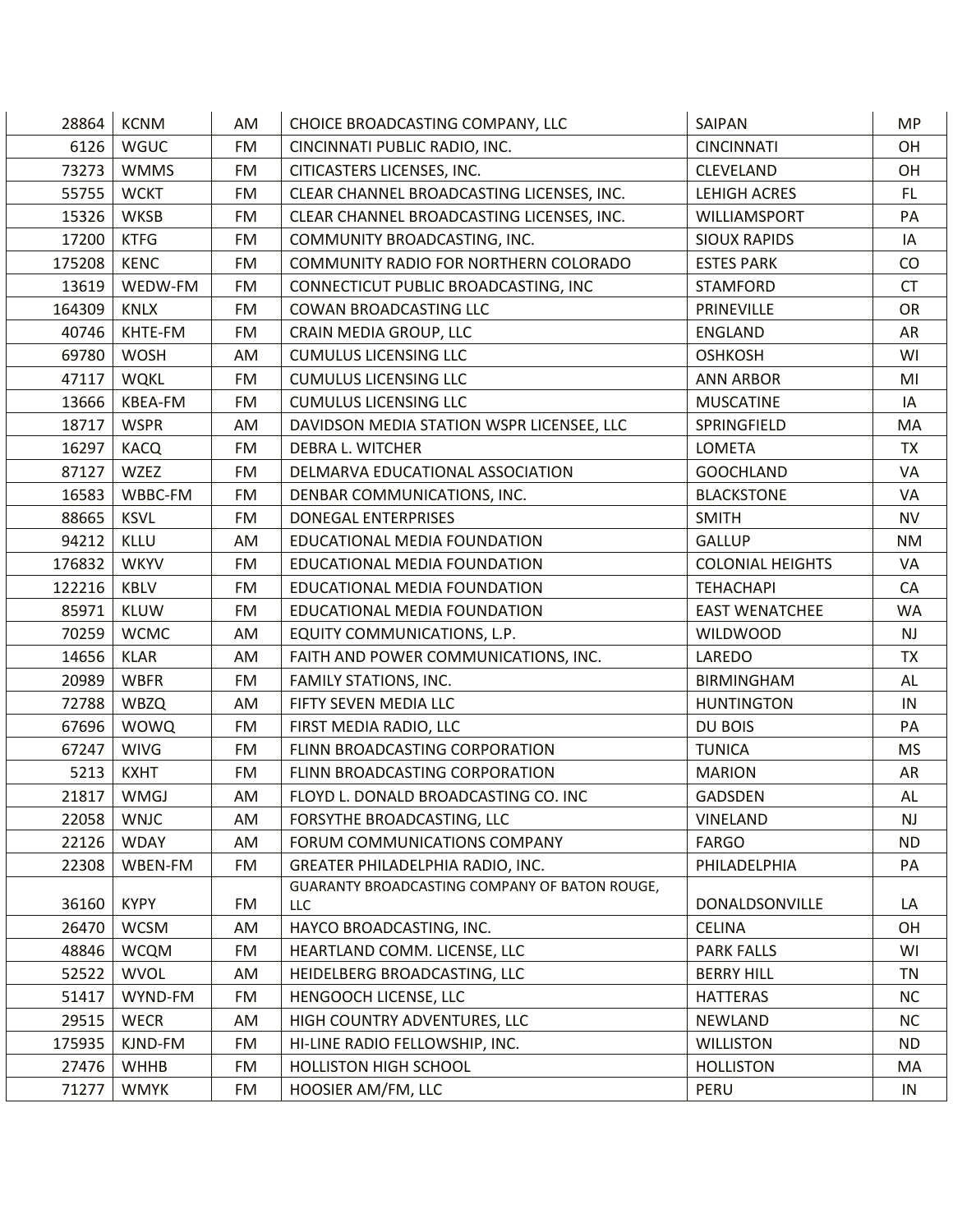| 87829  | <b>WIRE</b>    | FM        | HOOSIER BROADCASTING CORPORATION               | LEBANON                | IN         |
|--------|----------------|-----------|------------------------------------------------|------------------------|------------|
| 26179  | WZGV           | AM        | HRN BROADCASTING, INC.                         | <b>CRAMERTON</b>       | <b>NC</b>  |
| 87408  | <b>KBSS</b>    | FM        | IDAHO STATE BOARD OF EDUCATION                 | <b>SUN VALLEY</b>      | ID         |
| 81739  | <b>WBFZ</b>    | <b>FM</b> | IMANI COMMUNICATIONS CORPORATION, INC          | <b>SELMA</b>           | <b>AL</b>  |
| 28774  | <b>WCTL</b>    | FM        | INSPIRATION TIME, INC.                         | <b>UNION CITY</b>      | PA         |
| 28881  | <b>WUBS</b>    | <b>FM</b> | INTERFAITH CHRISTIAN UNION, INC.               | <b>SOUTH BEND</b>      | IN         |
| 3244   | <b>KKAQ</b>    | AM        | IOWA CITY BROADCASTING COMPANY, INC.           | THIEF RIVER FALLS      | <b>MN</b>  |
| 33311  | <b>KDJS</b>    | AM        | IOWA CITY BROADCASTING COMPANY, INC.           | <b>WILLMAR</b>         | <b>MN</b>  |
| 66956  | <b>WPLZ</b>    | <b>FM</b> | J. L. BREWER BROADCASTING OF CLEVELAND, LLC    | <b>OOLTEWAH</b>        | <b>TN</b>  |
| 9247   | WKHM-FM        | FM        | JACKSON RADIO WORKS, INC.                      | <b>BROOKLYN</b>        | MI         |
| 164198 | <b>KRVX</b>    | FM        | JAMES RIVER BROADCASTING, INC.                 | <b>WIMBLEDON</b>       | <b>ND</b>  |
| 177249 | <b>KJKR</b>    | <b>FM</b> | <b>JAMESTOWN COLLEGE</b>                       | <b>JAMESTOWN</b>       | <b>ND</b>  |
| 71382  | WBEB           | FM        | JERRY LEE BROADCASTING, LLC                    | PHILADELPHIA           | PA         |
| 31078  | WJRZ-FM        | <b>FM</b> | JERSEY SHORE BROADCASTING CORPORATION          | MANAHAWKIN             | NJ         |
| 31145  | <b>WWPG</b>    | FM        | JIM LAWSON COMMUNICATIONS, INC.                | <b>EUTAW</b>           | AL         |
| 82035  | <b>KAVH</b>    | FM        | <b>JOEL J. KINLOW</b>                          | <b>EUDORA</b>          | AR         |
| 175809 | KCSE           | FM        | KANZA SOCIETY, INC.                            | LAMAR                  | CO         |
| 34022  | <b>KTCV</b>    | FM        | KENNEWICK SCHOOL DISTRICT NO. 17               | <b>KENNEWICK</b>       | <b>WA</b>  |
| 34954  | <b>KCCK-FM</b> | FM        | KIRKWOOD COMMUNITY COLLEGE                     | <b>CEDAR RAPIDS</b>    | IA         |
| 36507  | <b>KXBJ</b>    | FM        | <b>KSBJ EDUCATIONAL FOUNDATION</b>             | <b>EL CAMPO</b>        | <b>TX</b>  |
| 64668  | <b>KSBN</b>    | AM        | KSBN RADIO, INC.                               | SPOKANE                | <b>WA</b>  |
| 87974  | KZNS-FM        | FM        | LARRY H. MILLER COMMUNICATIONS CORPORATION     | <b>COALVILLE</b>       | UT         |
| 89085  | <b>KZZS</b>    | FM        | LEGEND COMMUNICATIONS OF WYOMING, LLC          | <b>STORY</b>           | <b>WY</b>  |
| 59263  | <b>KCLE</b>    | AM        | M&M BROADCASTERS, LTD.                         | <b>BURLESON</b>        | <b>TX</b>  |
| 72143  | <b>WHBG</b>    | AM        | M. BELMONT VERSTANDIG, INC.                    | <b>HARRISONBURG</b>    | VA         |
| 2806   | WNNO-FM        | FM        | MAGNUM COMMUNICATIONS, INC.                    | <b>WISCONSIN DELLS</b> | WI         |
| 54325  | <b>WQMS</b>    | FM        | MATADORS, LLC                                  | <b>QUITMAN</b>         | <b>MS</b>  |
| 70735  | <b>WMCH</b>    | AM        | MEDIA LINK, INCORPORATED                       | <b>CHURCH HILL</b>     | <b>TN</b>  |
| 54565  | <b>WFUN</b>    | AM        | MEDIA ONE HOLDINGS, LLC                        | <b>ASHTABULA</b>       | OH         |
| 67757  | <b>WTVB</b>    | AM        | MIDWEST COMMUNICATIONS, INC                    | <b>COLDWATER</b>       | MI         |
| 78226  | <b>WJQM</b>    | FM        | MID-WEST MANAGEMENT, INC.                      | DE FOREST              | WI         |
| 28074  | <b>KXTM</b>    | FM        | MINERVA R. LOPEZ                               | <b>BENAVIDES</b>       | ТX         |
| 43060  | <b>KJMC</b>    | FM        | MINORITY COMMUNICATIONS, INC.                  | <b>DES MOINES</b>      | IA         |
| 43228  | <b>KMMO</b>    | AM        | MISSOURI VALLEY BROADCASTING, INC.             | MARSHALL               | <b>MO</b>  |
| 53202  | WGZB-FM        | FM        | MLB-LOUISVILLE IV, LLC                         | LANESVILLE             | IN         |
| 11674  | <b>WGCO</b>    | FM        | MONTEREY LICENSES, LLC                         | <b>MIDWAY</b>          | GA         |
| 59151  | <b>KDRS</b>    | AM        | MOR MEDIA, INC.                                | PARAGOULD              | AR         |
| 4153   | KMAL           | AM        | MRR LICENSE LLC                                | <b>MALDEN</b>          | <b>MO</b>  |
| 78626  | <b>KGKS</b>    | FM        | MRR LICENSE LLC                                | <b>SCOTT CITY</b>      | <b>MO</b>  |
| 51661  | <b>WPAT</b>    | AM        | MULTICULTURAL RADIO BROADCASTING LICENSEE, LLC | PATERSON               | <b>NJ</b>  |
| 28689  | <b>KWXD</b>    | AM        | MY TOWN MEDIA INC                              | <b>ASBURY</b>          | <b>MO</b>  |
| 47459  | <b>WMNF</b>    | FM        | NATHAN B. STUBBLEFIELD FOUNDATION              | <b>TAMPA</b>           | FL.        |
| 174202 | <b>KGUA</b>    | AM        | NATIVE MEDIA RESOURCE CENTER                   | <b>GUALALA</b>         | ${\sf CA}$ |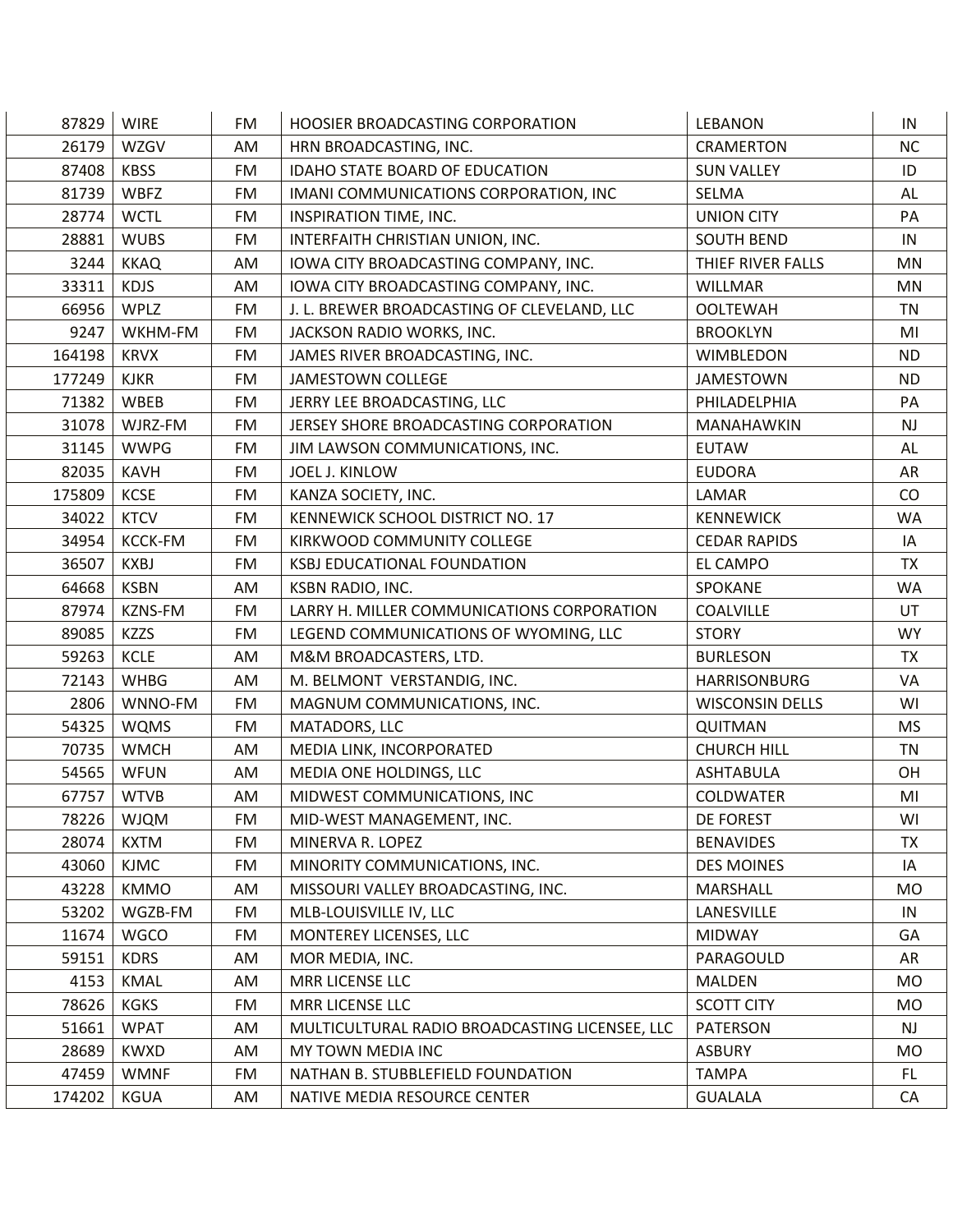| 47907  | WRSA-FM        | FM        | NCA, INC.                                    | <b>HOLLY POND</b>      | AL             |
|--------|----------------|-----------|----------------------------------------------|------------------------|----------------|
| 48311  | <b>KNGR</b>    | AM        | NETWORK COMMUNICATIONS COMPANY               | DAINGERFIELD           | <b>TX</b>      |
| 14553  | <b>WNDA</b>    | AM        | NEW ALBANY BROADCASTING CO., INC.            | <b>NEW ALBANY</b>      | IN             |
| 8177   | <b>WJKK</b>    | <b>FM</b> | NEW SOUTH RADIO, INC.                        | <b>VICKSBURG</b>       | <b>MS</b>      |
| 61239  | KELD-FM        | <b>FM</b> | NOALMARK BROADCASTING CORPORATION            | <b>HAMPTON</b>         | AR             |
| 14024  | <b>KIXN</b>    | <b>FM</b> | NOALMARK BROADCASTING CORPORATION            | <b>HOBBS</b>           | <b>NM</b>      |
| 49094  | <b>KSKK</b>    | FM        | NORMIN BROADCASTING CO.                      | <b>STAPLES</b>         | MN             |
| 55768  | <b>KKXT</b>    | <b>FM</b> | NORTH TEXAS PUBLIC BROADCASTING, INC.        | <b>DALLAS</b>          | <b>TX</b>      |
| 49490  | KNAU           | FM        | NORTHERN ARIZONA UNIVERSITY                  | <b>FLAGSTAFF</b>       | AZ             |
| 38244  | <b>KDDB</b>    | <b>FM</b> | OHANA BROADCAST COMPANY LLC                  | WAIPAHU                | H <sub>l</sub> |
| 57843  | <b>KLCK-FM</b> | FM        | ORCA RADIO, INC.                             | <b>SEATTLE</b>         | <b>WA</b>      |
| 25756  | <b>WMBX</b>    | FM        | PALM BEACH BROADCASTING LICENSE LLC          | <b>JENSEN BEACH</b>    | FL.            |
| 26933  | KMJ-FM         | FM        | PEAK BROADCASTING OF FRESNO LICENSES, LLC    | <b>FRESNO</b>          | CA             |
| 24713  | KGBI-FM        | <b>FM</b> | PENNSYLVANIA MEDIA ASSOCIATES, INC.          | <b>OMAHA</b>           | <b>NE</b>      |
| 60852  | <b>KYAA</b>    | AM        | PEOPLE'S RADIO, INC.                         | SOQUEL                 | CA             |
| 52904  | <b>KQXF</b>    | FM        | PHOENIX BROADCASTING GROUP, INC.             | <b>OSCEOLA</b>         | AR             |
| 52866  | <b>WVLS</b>    | FM        | POCAHONTAS COMMUNICATIONS COOPERATIVE CORP   | <b>MONTEREY</b>        | VA             |
| 57478  | WRXB           | AM        | POLNET COMMUNICATIONS, LTD                   | ST. PETERSBURG BEACH   | FL.            |
| 15338  | <b>WNBP</b>    | AM        | PORT BROADCASTING, LLC                       | NEWBURYPORT            | MA             |
| 164131 | <b>KXNC</b>    | FM        | POST ROCK RADIO, LLC                         | <b>NESS CITY</b>       | KS             |
| 84197  | <b>WNLF</b>    | AM        | PRESTIGE COMMUNICATIONS INC                  | <b>MACOMB</b>          | IL             |
| 10454  | <b>WXLM</b>    | AM        | RADIO LICENSE HOLDING CBC, LLC               | <b>GROTON</b>          | <b>CT</b>      |
| 87105  | <b>KBGG</b>    | AM        | RADIO LICENSE HOLDING CBC, LLC               | <b>DES MOINES</b>      | IA             |
| 60474  | <b>WTPS</b>    | AM        | RADIO ONE LICENSES, LLC                      | <b>PETERSBURG</b>      | VA             |
| 29911  | KGZG-FM        | FM        | RADIO STATION KMJY, LLC                      | <b>NEWPORT</b>         | <b>WA</b>      |
| 54886  | WNVA-FM        | FM        | RADIO WISE, INC.                             | <b>NORTON</b>          | VA             |
| 7634   | <b>WCAZ</b>    | AM        | RALLA BROADCASTING CO., INC.                 | CARTHAGE               | IL             |
| 29953  | <b>WLAR</b>    | AM        | <b>RANDALL W. SLIGER</b>                     | <b>ATHENS</b>          | <b>TN</b>      |
| 56985  | <b>WWGR</b>    | FM        | RENDA BROADCASTING CORPORATION OF NEVADA     | <b>FORT MYERS</b>      | FL.            |
| 78163  | <b>WHTO</b>    | FM        | RESULTS BROADCASTING OF IRON MOUNTAIN, INC.  | <b>IRON MOUNTAIN</b>   | MI             |
| 26975  | WQLV           | <b>FM</b> | RICHARD L COOPER D.B.A COOPER COMMUNICATIONS | <b>MILLERSBURG</b>     | PA             |
| 65315  | <b>KNUZ</b>    | AM        | ROY E. HENDERSON                             | <b>SAN SABA</b>        | <b>TX</b>      |
| 25833  | <b>WHAI</b>    | FM        | SAGA COMMUNICATIONS OF NEW ENGLAND, LLC      | GREENFIELD             | MA             |
| 60155  | <b>WAOB</b>    | AM        | SAINT JOSEPH MISSIONS                        | <b>MILLVALE</b>        | PA             |
| 87151  | <b>KBJD</b>    | AM        | SALEM MEDIA OF COLORADO, INC.                | <b>DENVER</b>          | CO             |
| 49642  | <b>KPNP</b>    | AM        | SELF RETIRE, INC.                            | <b>WATERTOWN</b>       | MN             |
| 60497  | KOVC           | AM        | SIOUX VALLEY BROADCASTING, COMPANY           | <b>VALLEY CITY</b>     | <b>ND</b>      |
| 174814 | <b>WKEN</b>    | FM        | SOARING EAGLE PROMOTIONS, INC.               | <b>KENTON</b>          | OH             |
| 61095  | <b>WBYZ</b>    | FM        | SOUTH GEORGIA BROADCASTERS, INC.             | <b>BAXLEY</b>          | GA             |
| 176132 | <b>KVKR</b>    | FM        | SOUTHERN CULTURAL FOUNDATION                 | PINE RIDGE             | <b>SD</b>      |
| 32387  | <b>KQDI</b>    | AM        | STARADIO CORP.                               | <b>GREAT FALLS</b>     | MT             |
| 169910 | <b>KPCP</b>    | FM        | STOP THE VIOLENCE/SAVE THE CHILDREN, INC.    | <b>NEW ROADS</b>       | LA             |
| 9300   | WAFD           | FM        | SUMMIT MEDIA, INC.                           | <b>WEBSTER SPRINGS</b> | WV             |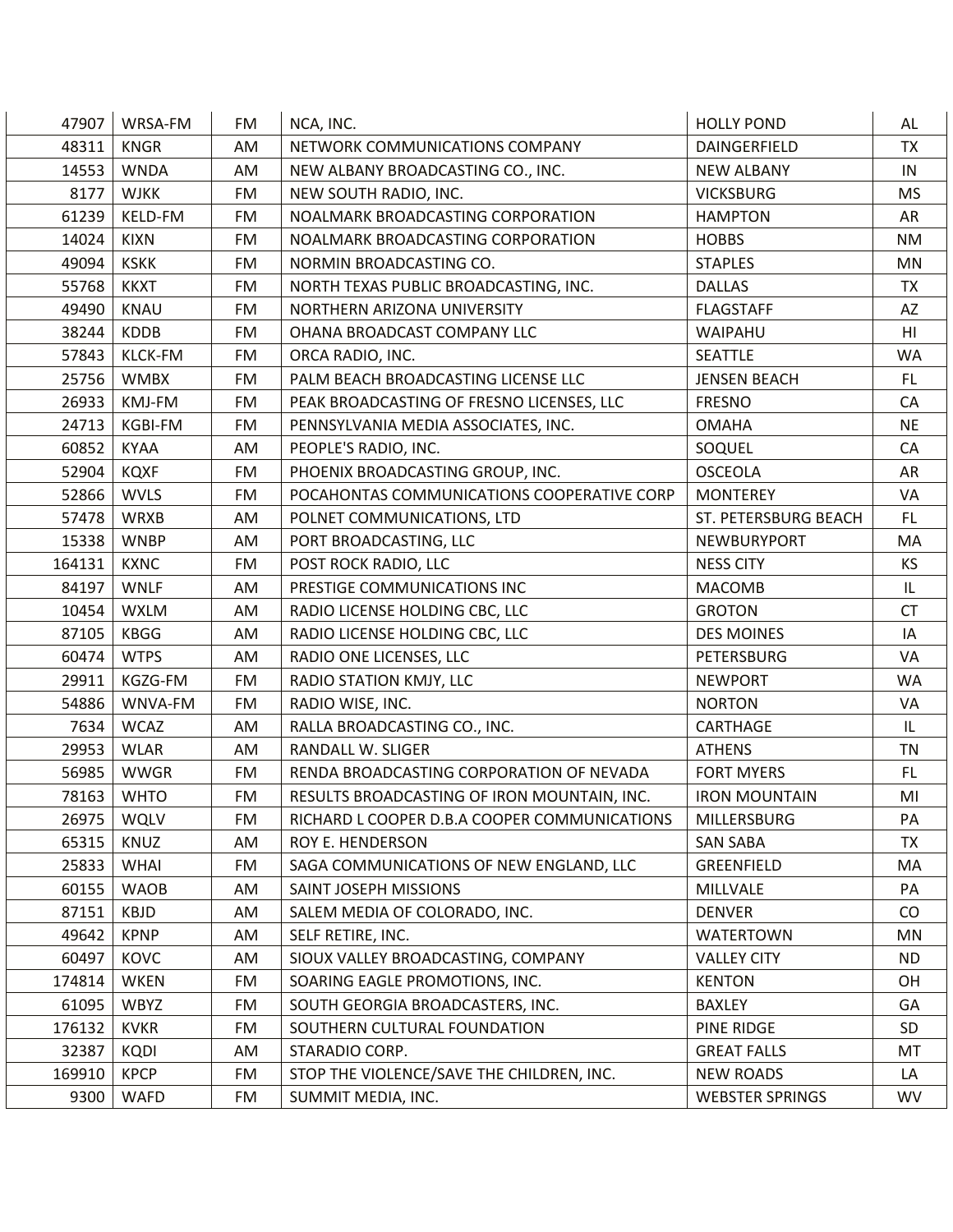| 64922  | <b>WGRQ</b> | <b>FM</b> | TELEMEDIA BROADCASTING, INC.                 | <b>FAIRVIEW BEACH</b>  | VA        |
|--------|-------------|-----------|----------------------------------------------|------------------------|-----------|
| 65570  | <b>WEJT</b> | <b>FM</b> | THE CROMWELL GROUP, INC. OF ILLINOIS         | SHELBYVILLE            | IL        |
| 34351  | WKEZ-FM     | <b>FM</b> | THE GREAT MARATHON RADIO COMPANY             | <b>TAVERNIER</b>       | FL        |
| 88021  | <b>WVME</b> | <b>FM</b> | THE MOODY BIBLE INSTITUTE OF CHICAGO         | <b>MEADVILLE</b>       | PA        |
| 65986  | <b>WMKW</b> | <b>FM</b> | THE MOODY BIBLE INSTITUTE OF CHICAGO         | <b>CROSSVILLE</b>      | <b>TN</b> |
| 66214  | <b>WZDM</b> | <b>FM</b> | THE ORIGINAL COMPANY, INC                    | <b>VINCENNES</b>       | IN        |
| 166060 | <b>WTPN</b> | <b>FM</b> | THE SALVATION POEM FOUNDATION, INC.          | <b>WESTBY</b>          | WI        |
| 21193  | KEEZ-FM     | <b>FM</b> | THREE EAGLES OF LUVERNE, INC.                | <b>MANKATO</b>         | <b>MN</b> |
| 71215  | <b>WBLK</b> | <b>FM</b> | TOWNSQUARE MEDIA OF BUFFALO, INC.            | <b>DEPEW</b>           | <b>NY</b> |
| 16443  | <b>WDLA</b> | AM        | TOWNSQUARE MEDIA ONEONTA LICENSE, LLC        | <b>WALTON</b>          | <b>NY</b> |
| 67485  | WFWC-CA     | AM        | TRAN STAR, LLC                               | <b>FORT WAYNE</b>      | IN        |
| 56779  | KALI        | AM        | TRANSITION RADIO, LLC, TRUSTEE               | <b>WEST COVINA</b>     | CA        |
| 67667  | <b>WGAT</b> | AM        | TRI-CITIES BROADCASTING CORPORATION          | <b>GATE CITY</b>       | VA        |
| 74576  | <b>WPFL</b> | <b>FM</b> | TRI-COUNTY BROADCASTING, INC.                | <b>CENTURY</b>         | <b>FL</b> |
| 68255  | WRTC-FM     | <b>FM</b> | TRUSTEES OF TRINITY COLLEGE                  | <b>HARTFORD</b>        | <b>CT</b> |
| 29021  | KHOV-FM     | <b>FM</b> | UNIVISION RADIO LICENSE CORPORATION          | <b>WICKENBURG</b>      | AZ        |
| 57377  | <b>KHCK</b> | <b>FM</b> | UNIVISION RADIO LICENSE CORPORATION          | <b>ROBINSON</b>        | <b>TX</b> |
| 69689  | <b>WAXM</b> | <b>FM</b> | VALLEY BROADCASTING AND COMMUNICATIONS, INC. | <b>BIG STONE GAP</b>   | VA        |
| 50292  | <b>WPTH</b> | <b>FM</b> | VCY AMERICA, INC.                            | <b>OLNEY</b>           | IL        |
| 86684  | <b>KKLF</b> | AM        | VOLT RADIO, LLC, AS TRUSTEE                  | <b>RICHARDSON</b>      | <b>TX</b> |
| 23323  | <b>WVCD</b> | AM        | <b>VOORHEES COLLEGE</b>                      | <b>BAMBERG-DENMARK</b> | SC        |
| 54538  | <b>WINL</b> | <b>FM</b> | WESTBURG BROADCASTING ALABAMA, LLC           | <b>LINDEN</b>          | AL        |
| 72031  | <b>WWNW</b> | <b>FM</b> | WESTMINSTER COLLEGE BOARD OF TRUSTEES        | <b>NEW WILMINGTON</b>  | PA        |
| 29051  | <b>KFRR</b> | <b>FM</b> | WILKS LICENSE COMPANY-FRESNO LLC             | <b>WOODLAKE</b>        | CA        |
| 54971  | <b>WPAQ</b> | AM        | WPAQ RADIO, INC.                             | <b>MOUNT AIRY</b>      | <b>NC</b> |
| 33712  | <b>WRAM</b> | AM        | WPW BROADCASTING, INC.                       | <b>MONMOUTH</b>        | IL        |
| 46336  | KWOZ        | <b>FM</b> | WRD ENTERTAINMENT, INC.                      | <b>MOUNTAIN VIEW</b>   | AR        |
| 78413  | <b>KNKI</b> | <b>FM</b> | <b>WSK FAMILY TRUST</b>                      | <b>PINETOP</b>         | AZ        |
| 14748  | <b>KWKA</b> | AM        | ZIA BROADCASTING COMPANY                     | <b>CLOVIS</b>          | <b>NM</b> |
| 28116  | WELZ        | AM        | ZOO-BEL BROADCASTING, LLC                    | <b>BELZONI</b>         | <b>MS</b> |
|        |             |           |                                              |                        |           |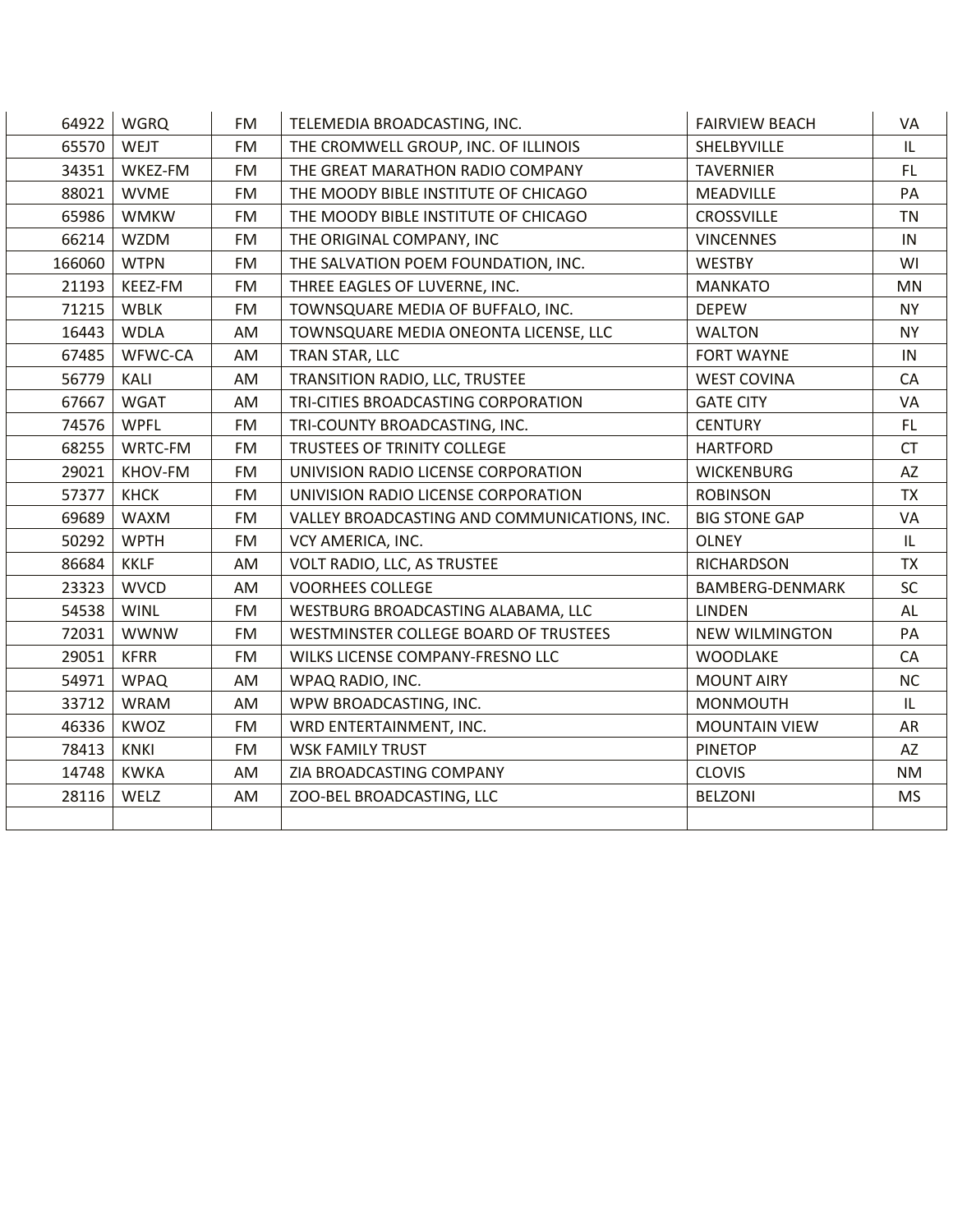## 2013 FEBRUARY RADIO & TV AUDIT

| FCC_ID | <b>Call Sign</b> | <b>Class</b> | <b>Licensee Name</b>                               | <b>City of License</b>  | State of<br>License |
|--------|------------------|--------------|----------------------------------------------------|-------------------------|---------------------|
|        |                  |              |                                                    |                         |                     |
|        |                  |              |                                                    |                         |                     |
| 2494   | <b>K42IH-D</b>   | TV           | APPLE VALLEY TV ASSOCIATION, INC.                  | <b>EAST WENATCHEE</b>   | <b>WA</b>           |
| 35576  | WTEV-TV          | <b>TV</b>    | <b>BAYSHORE TELEVISION, LLC</b>                    | <b>JACKSONVILLE</b>     | FL.                 |
| 84214  | <b>WWTW</b>      | <b>TV</b>    | BROADCASTING FOR THE CHALLENGED, INC.              | <b>SENATOBIA</b>        | MS                  |
| 32958  | <b>KMVUTV</b>    | <b>TV</b>    | BROADCASTING LICENSES L.P.                         | <b>MEDFORD</b>          | <b>OR</b>           |
| 32958  | KMVU-DT          | TV           | BROADCASTING LICENSES, L.P.                        | <b>MEDFORD</b>          | OR                  |
| 25395  | <b>WFUP</b>      | <b>TV</b>    | CADILLAC TELECASTING CO.                           | VANDERBILT              | MI                  |
| 23422  | <b>KTVT</b>      | TV           | CBS STATIONS GROUP OF TEXAS INC.                   | <b>FORT WORTH</b>       | <b>TX</b>           |
| 73982  | WSBK-TV          | <b>TV</b>    | <b>CBS TELEVISION LICENSES LLC</b>                 | <b>BOSTON</b>           | MA                  |
| 9719   | <b>KCRG-TV</b>   | TV           | CEDAR RAPIDS TELEVISION COMPANY                    | <b>CEDAR RAPIDS</b>     | IA                  |
| 9908   | WCMU-TV          | TV           | <b>CENTRAL MICHIGAN UNIVERSITY</b>                 | <b>MOUNT PLEASANT</b>   | MI                  |
| 11125  | <b>WCLF</b>      | <b>TV</b>    | CHRISTIAN TELEVISION CORPORATION, INC.             | <b>CLEARWATER</b>       | <b>FL</b>           |
| 12520  | WGMB-TV          | <b>TV</b>    | COMCORP OF BATON ROUGE LICENSE CORP.               | <b>BATON ROUGE</b>      | LA                  |
| 13607  | <b>WEDN</b>      | <b>TV</b>    | CONNECTICUT PUBLIC BROADCASTING, INC.              | <b>NORWICH</b>          | <b>CT</b>           |
| 20588  | WGMU-CA          | <b>TV</b>    | CONVERGENCE ENTERTAINMENT & COMMUNICATIONS, LLC    | <b>BURLINGTON</b>       | VT                  |
| 12171  | WDSC-TV          | <b>TV</b>    | DAYTONA STATE COLLEGE, INC.                        | <b>NEW SMYRNA BEACH</b> | FL.                 |
| 51570  | WKBD-TV          | <b>TV</b>    | DETROIT TELEVISION STATION WKBD INC                | <b>DETROIT</b>          | MI                  |
| 60814  | K30EA            | <b>TV</b>    | DIGITAL NETWORKS-SOUTHWEST, LLC                    | <b>TEXARKANA</b>        | <b>TX</b>           |
| 18301  | WEIU-TV          | <b>TV</b>    | <b>EASTERN ILLINOIS UNIVERSITY</b>                 | <b>CHARLESTON</b>       | IL                  |
| 56029  | <b>KEPR-TV</b>   | <b>TV</b>    | FISHER BROADCASTING - WASHINGTON TV, L.L.C.        | PASCO                   | <b>WA</b>           |
| 22211  | WFLD             | <b>TV</b>    | FOX TELEVISION STATIONS, INC.                      | <b>CHICAGO</b>          | IL                  |
| 22206  | <b>WNYW</b>      | <b>TV</b>    | FOX TELEVISION STATIONS, INC.                      | <b>NEW YORK</b>         | <b>NY</b>           |
| 22207  | <b>WTTG</b>      | <b>TV</b>    | FOX TELEVISION STATIONS, INC.                      | <b>WASHINGTON</b>       | DC                  |
| 11893  | <b>WJXX</b>      | <b>TV</b>    | <b>GANNETT RIVER STATES PUBLISHING CORPORATION</b> | <b>ORANGE PARK</b>      | <b>FL</b>           |
| 166512 | <b>WWJX</b>      | <b>TV</b>    | GEORGE S. FLINN, JR.                               | <b>JACKSON</b>          | MS                  |
| 24784  | WGVU-TV          | <b>TV</b>    | <b>GRAND VALLEY STATE UNIVERSITY</b>               | <b>GRAND RAPIDS</b>     | MI                  |
| 36912  | WSAZ-TV          | TV           | <b>GRAY TELEVISION LICENSEE, LLC</b>               | <b>HUNTINGTON</b>       | <b>WV</b>           |
| 6669   | <b>KBTX-TV</b>   | <b>TV</b>    | <b>GRAY TELEVISION LICENSEE, LLC</b>               | <b>BRYAN</b>            | <b>TX</b>           |
| 10242  | <b>KQCA</b>      | TV           | <b>HEARST STATIONS INC.</b>                        | <b>STOCKTON</b>         | CA                  |
| 26994  | <b>WWTV</b>      | TV           | HERITAGE BROADCASTING COMPANY OF MICHIGAN          | <b>CADILLAC</b>         | MI                  |
| 51598  | <b>KALB-TV</b>   | TV           | HOAK MEDIA OF ALEXANDRIA LICENSE, LLC              | ALEXANDRIA              | LA                  |
| 27504  | WKPT-TV          | <b>TV</b>    | HOLSTON VALLEY BROADCASTING CORPORATION            | <b>KINGSPORT</b>        | <b>TN</b>           |
| 39270  | WANE-TV          | TV           | INDIANA BROADCASTING, LLC                          | <b>FORT WAYNE</b>       | IN                  |
| 2325   | WPXJ-TV          | <b>TV</b>    | ION MEDIA BUFFALO LICENSE, INC.                    | <b>BATAVIA</b>          | <b>NY</b>           |
| 23264  | WWPX-TV          | TV           | ION MEDIA MARTINSBURG LICENSE, INC.                | <b>MARTINSBURG</b>      | <b>WV</b>           |
| 59257  | K27DX            | <b>TV</b>    | JOURNAL BROADCAST CORPORATION                      | <b>MCCALL</b>           | ID                  |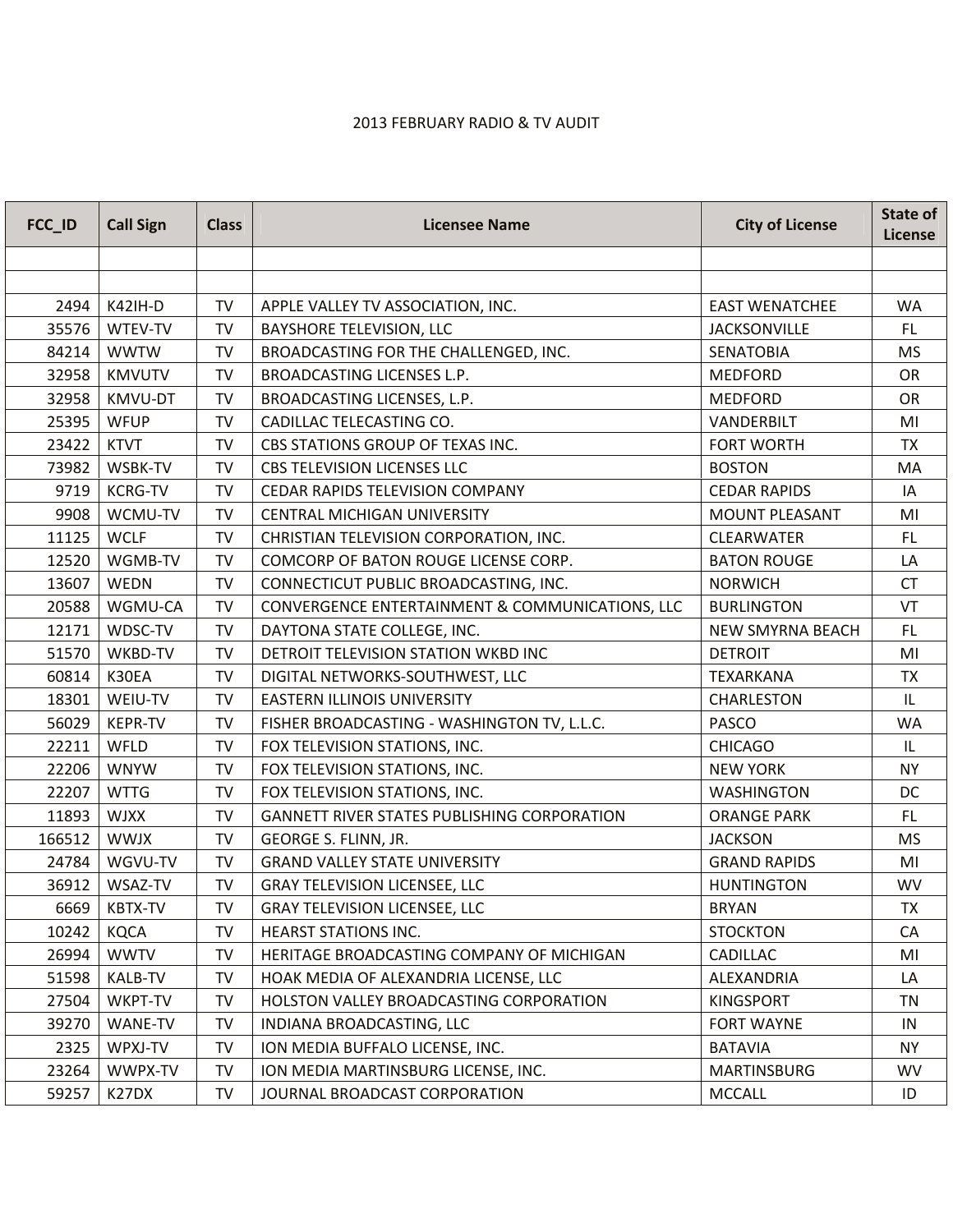| 22121  | <b>KBMY</b>    | <b>TV</b> | KBMY-KMCY, LLC                                     | <b>BISMARCK</b>     | <b>ND</b> |
|--------|----------------|-----------|----------------------------------------------------|---------------------|-----------|
| 35342  | KMXT-LP        | <b>TV</b> | KODIAK PUBLIC BROADCASTING CORP.                   | <b>KODIAK</b>       | AK        |
| 77512  | <b>KPNZ</b>    | TV        | <b>KRCA LICENSE, LLC</b>                           | <b>OGDEN</b>        | UT        |
| 22570  | <b>KTVL</b>    | <b>TV</b> | KTVL LICENSEE, LLC                                 | <b>MEDFORD</b>      | <b>OR</b> |
| 34564  | KICU-TV        | TV        | KTVU, LLC                                          | <b>SAN JOSE</b>     | CA        |
| 25735  | <b>KVOA</b>    | <b>TV</b> | KVOA COMMUNICATIONS, INC.                          | <b>TUCSON</b>       | AZ        |
| 72362  | <b>KSNK</b>    | <b>TV</b> | LIN LICENSE COMPANY, LLC                           | <b>MCCOOK</b>       | <b>NE</b> |
| 48556  | <b>KBIM-TV</b> | <b>TV</b> | LIN OF NEW MEXICO, LLC                             | <b>ROSWELL</b>      | <b>NM</b> |
| 37732  | WLOV-TV        | TV        | LINGARD BROADCASTING CORPORATION                   | <b>WEST POINT</b>   | <b>MS</b> |
| 63162  | <b>KGWL-TV</b> | <b>TV</b> | MARK III MEDIA, INC.                               | LANDER              | <b>WY</b> |
| 10587  | WCBD-TV        | <b>TV</b> | MEDIA GENERAL COMMUNICATIONS HOLDINGS, LLC         | CHARLESTON          | SC        |
| 50781  | WCMH-TV        | <b>TV</b> | MEDIA GENERAL COMMUNICATIONS HOLDINGS, LLC         | <b>COLUMBUS</b>     | OH        |
| 18283  | KODE-TV        | <b>TV</b> | MISSION BROADCASTING, INC.                         | <b>JOPLIN</b>       | <b>MO</b> |
| 43168  | WMPN-TV        | <b>TV</b> | MISSISSIPPI AUTHORITY FOR EDUCATIONAL TV           | <b>JACKSON</b>      | <b>MS</b> |
| 14675  | <b>KTMF</b>    | <b>TV</b> | MMM LICENSE LLC                                    | <b>MISSOULA</b>     | MT        |
| 58684  | <b>KAYU-TV</b> | <b>TV</b> | MOUNTAIN LICENSES, L.P.                            | SPOKANE             | <b>WA</b> |
| 68581  | <b>KTVD</b>    | <b>TV</b> | MULTIMEDIA HOLDINGS CORPORATION                    | <b>DENVER</b>       | CO        |
| 47904  | WRC-TV         | <b>TV</b> | NBC TELEMUNDO LICENSE LLC                          | <b>WASHINGTON</b>   | DC        |
| 47975  | <b>KLNE-TV</b> | <b>TV</b> | NEBRASKA EDUCATIONAL TELECOMMUNICATIONS COMMISSION | <b>LEXINGTON</b>    | <b>NE</b> |
| 35183  | <b>KMCB</b>    | <b>TV</b> | NEWPORT TELEVISION LICENSE LLC                     | <b>COOS BAY</b>     | OR        |
| 24215  | <b>WEHT</b>    | <b>TV</b> | NEXSTAR BROADCASTING, INC.                         | <b>EVANSVILLE</b>   | IN        |
| 65749  | WJET-TV        | <b>TV</b> | NEXSTAR BROADCASTING, INC.                         | ERIE                | PA        |
| 55350  | WGCB-TV        | <b>TV</b> | NRJ TV RL LICENSE CO., LLC                         | <b>RED LION</b>     | PA        |
| 53321  | <b>KFME</b>    | TV        | PRAIRIE PUBLIC BROADCASTING, INC.                  | <b>FARGO</b>        | <b>ND</b> |
| 162016 | <b>KMDE</b>    | <b>TV</b> | PRAIRIE PUBLIC BROADCASTING, INC.                  | <b>DEVILS LAKE</b>  | <b>ND</b> |
| 51499  | <b>KMAX-TV</b> | TV        | SACRAMENTO TELEVISION STATIONS INC.                | SACRAMENTO          | CA        |
| 40877  | <b>WRTV</b>    | <b>TV</b> | SCRIPPS MEDIA, INC.                                | <b>INDIANAPOLIS</b> | IN        |
| 59442  | WMAR-TV        | TV        | SCRIPPS MEDIA, INC.                                | <b>BALTIMORE</b>    | MD        |
| 67781  | <b>WTLJ</b>    | <b>TV</b> | TCT OF MICHIGAN, INC.                              | <b>MUSKEGON</b>     | MI        |
| 66536  | <b>WTIU</b>    | <b>TV</b> | THE TRUSTEES OF INDIANA UNIVERSITY                 | <b>BLOOMINGTON</b>  | IN        |
| 56642  | WJSU-TV        | TV        | TV ALABAMA, INCORPORATED                           | <b>ANNISTON</b>     | AL        |
| 69416  | <b>WUNU</b>    | TV        | UNIVERSITY OF NORTH CAROLINA                       | <b>LUMBERTON</b>    | <b>NC</b> |
| 13815  | <b>KYUR</b>    | <b>TV</b> | VISION ALASKA I LLC                                | ANCHORAGE           | AK        |
| 71221  | <b>WBRC</b>    | TV        | WBRC LICENSE SUBSIDIARY, LLC                       | <b>BIRMINGHAM</b>   | AL        |
| 39561  | <b>WDKA</b>    | <b>TV</b> | <b>WDKA ACQUISITION CORPORATION</b>                | <b>PADUCAH</b>      | KY        |
| 71725  | WOLE-DT        | TV        | WESTERN BROADCASTING CORP. OF PUERTO RICO          | <b>AGUADILLA</b>    | PR        |
| 5468   | WQPT-TV        | TV        | <b>WESTERN ILLINOIS UNIVERSITY</b>                 | <b>MOLINE</b>       | IL        |
| 72096  | WGBY-TV        | TV        | WGBH EDUCATIONAL FOUNDATION                        | SPRINGFIELD         | MA        |
| 72115  | WGN-TV         | <b>TV</b> | WGN CONTINENTAL BROADCASTING COMPANY               | <b>CHICAGO</b>      | IL        |
| 25684  | <b>WICD</b>    | TV        | WICD LICENSEE, LLC                                 | <b>CHAMPAIGN</b>    | IL        |
| 10802  | <b>WTTW</b>    | TV        | WINDOW TO THE WORLD COMMUNICATIONS, INC.           | <b>CHICAGO</b>      | IL        |
| 84410  | <b>KWWT</b>    | TV        | WINSTAR ODESSA, INC                                | <b>ODESSA</b>       | <b>TX</b> |
| 71905  | <b>WNLO</b>    | TV        | WIVB BROADCASTING, LLC                             | <b>BUFFALO</b>      | <b>NY</b> |